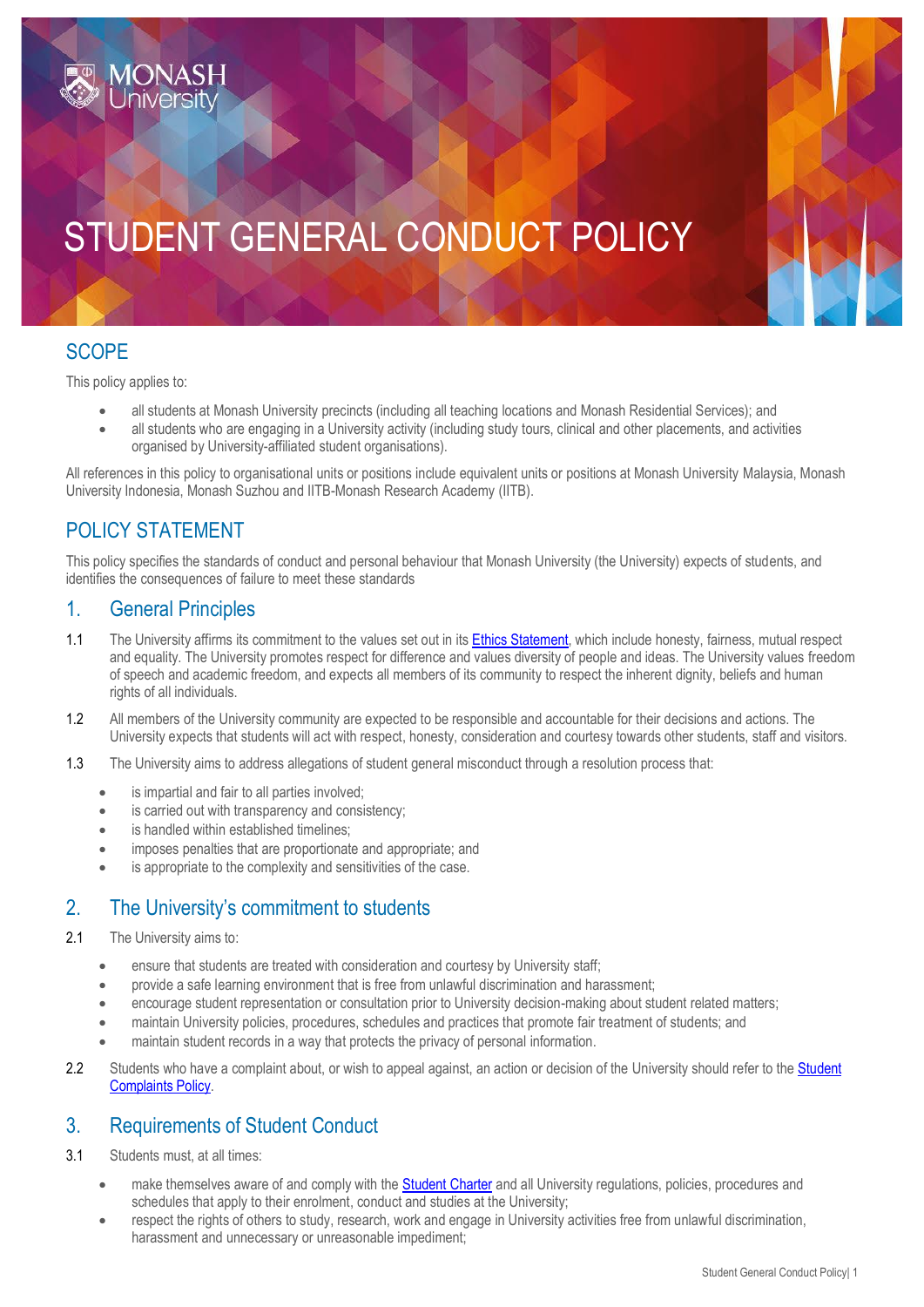- respect the rights of others to express themselves and to hear and receive information and opinions;
- act safely and not endanger the wellbeing of others;
- respect University property and facilities and respect the rights of others to use these facilities;
- comply with any lawful and reasonable direction given by a University staff member;
- not disrupt the orderly conduct of a University activity;
- not make vexatious complaints or reports of alleged misconduct, or contribute false evidence or information to the handling of complaints or reports of alleged misconduct; and
- not misuse the University's resources or name, including for personal gain.
- 3.2 Students must not engage in (either directly or indirectly), or encourage others to engage in:
	- unlawful discrimination;
	- vilification;
	- bullying;
	- assault;
	- stalking;
	- victimisation;
	- sexual assault, sexual harassment, or any other conduct of a sexual nature without consent; or
	- hazing.

#### 4. Failure to meet expected standards of behaviour

- 4.1 Failure by a student to meet the University's requirements of student conduct may:
	- amount to student general misconduct;
	- be dealt with under the **Student General Misconduct Procedure** (or the **Student Discipline Guidelines** for the former Monash South Africa campus) an[d Student Academic and General Misconduct: Hearing and Appeals Panels Procedure;](https://www.monash.edu/__data/assets/pdf_file/0005/2431805/Student-Academic-and-General-Misconduct-Hearing-and-Appeals-Panels-Procedure.pdf) and
	- result in the student being subject to formal disciplinary action by the University.
- 4.2 A student who is involved in a general misconduct process under the [Student General Misconduct Procedure](https://www.monash.edu/__data/assets/pdf_file/0007/2028670/Student-General-Misconduct-Procedure.pdf) [\(](https://www.monash.edu/__data/assets/pdf_file/0007/2028670/Student-General-Misconduct-Procedure.pdf)or th[e Student](https://www.monash.edu/__data/assets/pdf_file/0005/769640/student-discipline-guidelines-26-Feb-2018.pdf) [Discipline Guidelines fo](https://www.monash.edu/__data/assets/pdf_file/0005/769640/student-discipline-guidelines-26-Feb-2018.pdf)r Monash University Malaysia and the former Monash South Africa campus) and [Student Academic and](https://www.monash.edu/__data/assets/pdf_file/0005/2431805/Student-Academic-and-General-Misconduct-Hearing-and-Appeals-Panels-Procedure.pdf)  [General Misconduct: Hearing and Appeals Panels Procedure,](https://www.monash.edu/__data/assets/pdf_file/0005/2431805/Student-Academic-and-General-Misconduct-Hearing-and-Appeals-Panels-Procedure.pdf) whether as a complainant, witness or respondent, must:
	- treat staff, students and others involved in the general misconduct process with courtesy and respect;
	- be honest and act in good faith; and
	- refrain from engaging in conduct that would amount to an abuse of process.

#### 5. Student General Misconduct Process

- 5.1 The resolution process for allegations of student general misconduct is conducted in four stages:
	- Stage 1 Reporting an act of general misconduct: Reports of alleged general misconduct can be made by any person and should be referred to the Responsible Officer General Misconduct;
	- Stage 2 Considering a report of general misconduct: For most matters, reports of general misconduct are reviewed, investigated and determined by the Responsible Officer, General Misconduct;
	- Stage 3 Determination by a Student Misconduct Panel: If the Responsible Officer, General Misconduct chooses to refer the matter, the Student Misconduct Panel is responsible for hearing and determining the allegation of general misconduct;
	- Stage 4 Appealing a decision: Decisions made by the Responsible Officer, General Misconduct or Student Misconduct Panel may be appealed to the Student Appeals Panel.
- 5.2 To ensure prompt and effective resolution, the University will resolve most matters of student general misconduct through the Responsible Officer, General Misconduct, with only matters of a serious nature being heard by a Student Misconduct Panel.

#### 6. Staff Responsibility

- 6.1 All University staff are responsible for:
	- referring students who make a disclosure to the Safer Community Unit for advice and support;
	- referring reports of general misconduct to the Responsible Officer, General Misconduct; and
	- respecting the privacy of students who make a disclosure or report of general misconduct.
- 6.2 Decision-makers involved in the general misconduct process are responsible for: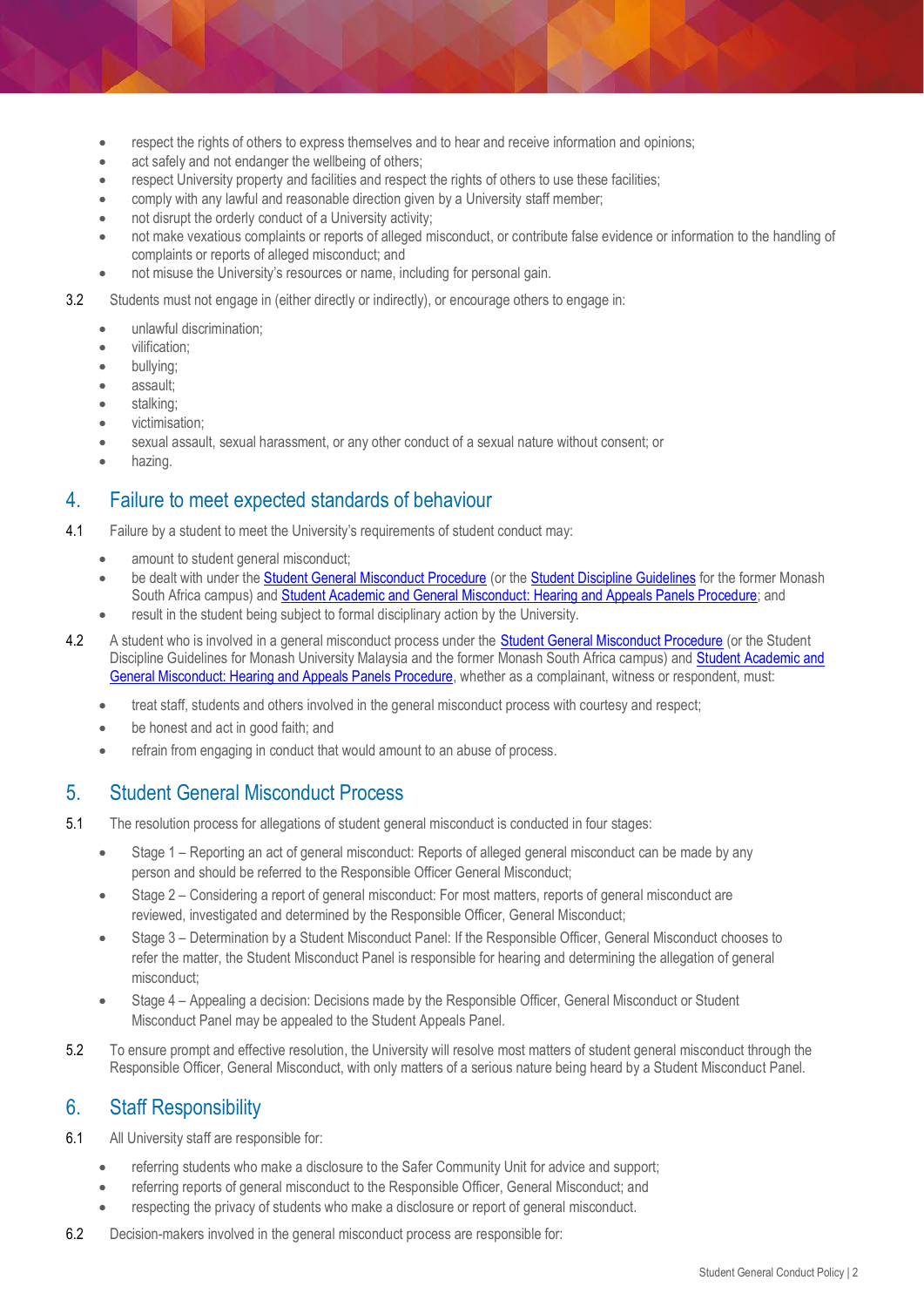- receiving reports of general misconduct and maintaining records of all related documents;
- determining the nature of the misconduct and the appropriate response;
- where investigation is appropriate, carrying out a fair investigation to understand the evidence in support of an allegation of student general misconduct; and
- ensuring that the rules of natural justice are upheld.

# **DEFINITIONS**

| <b>Bullying</b>                                  | Bullying is repeated, unreasonable behaviour by an individual towards another individual or group, which<br>creates a risk to their health and safety. Bullying can be verbal, physical, social or psychological abuse. It can<br>include offensive language, insults about physical characteristics such as their weight or height, teasing or<br>telling jokes, hitting or hurting someone, shoving or intimidating another person, or consistently excluding or<br>isolating another person.                                                                                                                                                                                             |
|--------------------------------------------------|---------------------------------------------------------------------------------------------------------------------------------------------------------------------------------------------------------------------------------------------------------------------------------------------------------------------------------------------------------------------------------------------------------------------------------------------------------------------------------------------------------------------------------------------------------------------------------------------------------------------------------------------------------------------------------------------|
| Consent                                          | Consent means free agreement where the person engaging in conduct of a sexual nature<br>(respondent) reasonably believes that the other person (complainant) freely agrees to it. A person<br>does not freely agree to an act in circumstances including the following-                                                                                                                                                                                                                                                                                                                                                                                                                     |
|                                                  | the person submits because of force or the fear of force to that person or someone else;<br>(a)<br>the person submits because of the fear of harm of any type to that person or someone else;<br>(b)<br>the person submits because she or he is unlawfully detained;<br>(c)<br>the person is asleep, unconscious, or so affected by alcohol or another drug as to be<br>(d)<br>incapable of freely agreeing;<br>(e) the person is incapable of understanding the sexual nature of the act;<br>the person is mistaken about the sexual nature of the act or the identity of the person; or<br>(f)<br>the person mistakenly believes that the act is for medical or hygienic purposes.<br>(g) |
| <b>Disclosure</b>                                | A person makes a Disclosure of Sexual Misconduct to a staff member if the person states that they or another<br>person have been subjected to Sexual Misconduct, and the person who was subjected to the alleged Sexual<br>Misconduct indicates that they do not want to make a Report.                                                                                                                                                                                                                                                                                                                                                                                                     |
| Unlawful<br><b>Discrimination</b>                | Treating or proposing to treat one or more individuals unfavourably because they have an attribute protected<br>by law, in the absence of a relevant legal exception. Discrimination can be direct or indirect:                                                                                                                                                                                                                                                                                                                                                                                                                                                                             |
|                                                  | • Direct discrimination can occur when a person or group is treated less favourably than another person or<br>group in a similar situation, because of a protected attribute;<br>• Indirect discrimination involves imposing a requirement, condition or practice that operates to disadvantage a<br>person with a protected attribute, and it is not reasonable.                                                                                                                                                                                                                                                                                                                           |
| General<br>Misconduct                            | General Misconduct is conduct which is contrary to accepted standards of behaviour as defined in the Monash<br>University Council Regulations, Part 7, Regulation 30(3)).                                                                                                                                                                                                                                                                                                                                                                                                                                                                                                                   |
| <b>Student</b><br>Misconduct<br>Panel            | A body established under part 7 of the Monash University (Council) Regulations to hear allegations of<br>misconduct referred by a responsible officer.                                                                                                                                                                                                                                                                                                                                                                                                                                                                                                                                      |
| <b>Student</b><br><b>Appeals Panel</b>           | A body established under part 7 of the Monash University (Council) Regulations to hear appeals of decisions<br>of student misconduct made by a responsible officer or SMP.                                                                                                                                                                                                                                                                                                                                                                                                                                                                                                                  |
| Hazing                                           | Hazing includes any action or situation (e.g. initiation ceremony, ritual, challenge or other activity) with or<br>without the consent of participants, for the purpose of admission into, affiliation with, or as a condition for,<br>continued membership or acceptance into a group (e.g. club, team, hall, society). Hazing activities may be<br>intentional or unintentional and may cause or be likely to cause humiliation, discomfort, embarrassment, abuse<br>or physical and or emotional harm to any individual or group.                                                                                                                                                        |
| Responsible<br>Officer,<br>General<br>Misconduct | A staff member of the University who is specified by the Vice-Chancellor as the responsible officer for<br>general misconduct.                                                                                                                                                                                                                                                                                                                                                                                                                                                                                                                                                              |
| <b>Sexual Assault</b>                            | Sexual Assault means any contact, threat of or intent to have contact, or compelling another person to have<br>contact, of a sexual nature, without consent, with regard to a person, including but not limited to:<br>rape,                                                                                                                                                                                                                                                                                                                                                                                                                                                                |